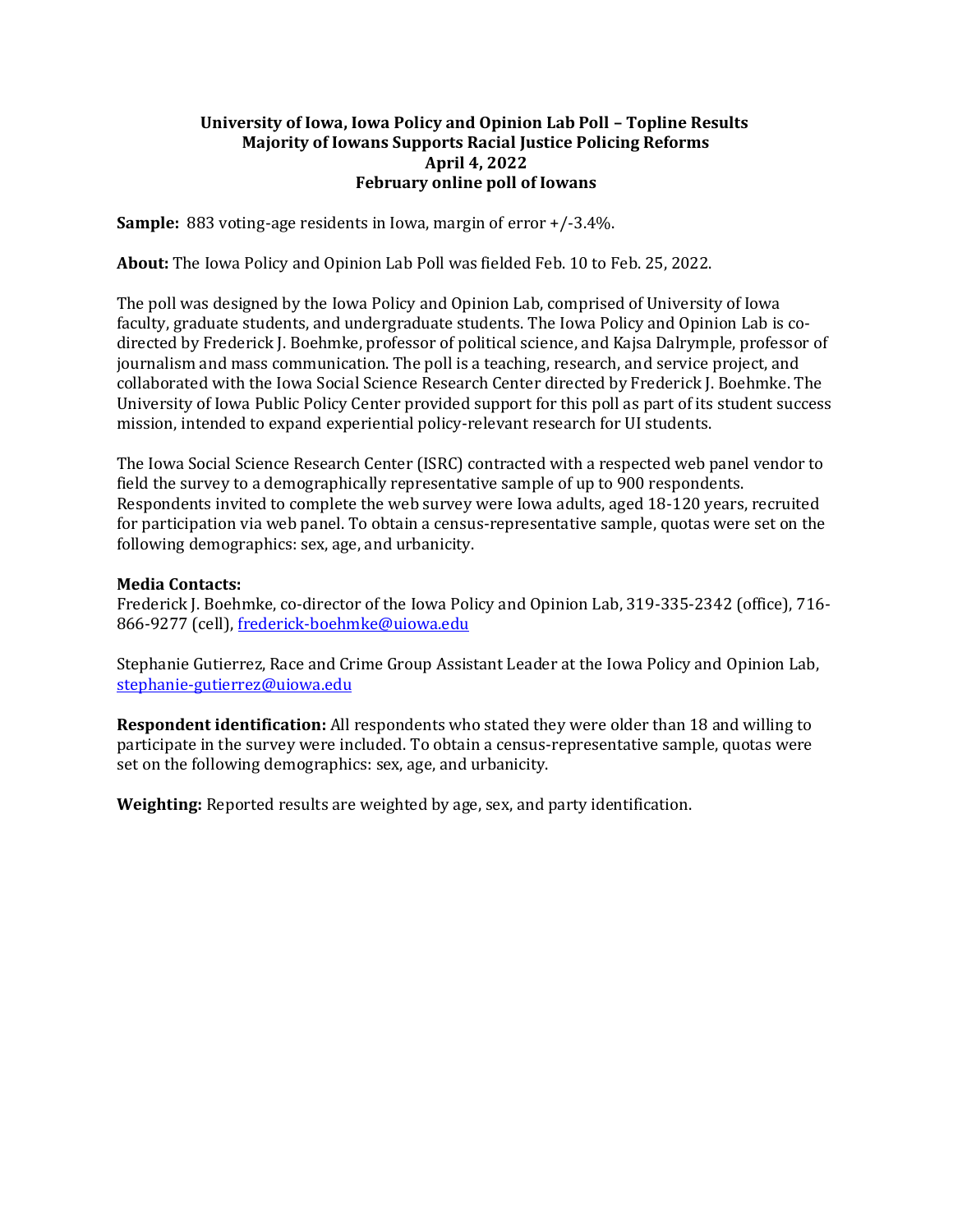*In the last two years, many states including Iowa, have considered a wide variety of reforms to policing and sentencing. Please let us know whether you support or oppose it for Iowa:* 

*Increased criminal penalties for protest-related crimes*

|                        | $\frac{0}{0}$ |
|------------------------|---------------|
| Strongly support       | 17.1          |
| Support                | 21.6          |
| Neutral                | 23.8          |
| Oppose                 | 16.1          |
| <b>Strongly Oppose</b> | 16.8          |
| Don't Know/Declined    | 4.6           |
| Total                  | 100.0         |

*Reducing state funding for cities that reduce police funding* 

|                        | %     |
|------------------------|-------|
| Strongly support       | 20.8  |
| Support                | 23.1  |
| Neutral                | 18.1  |
| Oppose                 | 14.2  |
| <b>Strongly Oppose</b> | 16.6  |
| Don't Know/Declined    | 7.2   |
| Total                  | 100.0 |

*Collecting information on who police stop in order to reduce racial profiling by law*

|                        | ℅     |
|------------------------|-------|
| Strongly support       | 25.5  |
| Support                | 30.6  |
| Neutral                | 20.5  |
| Oppose                 | 10.0  |
| <b>Strongly Oppose</b> | 7.0   |
| Don't Know/Declined    | 6.5   |
| Total                  | 100.0 |

*Prohibit disparate treatment of minority populations by law enforcement*

|                        | %     |
|------------------------|-------|
| Strongly support       | 32.3  |
| Support                | 28.9  |
| Neutral                | 20.0  |
| Oppose                 | 6.2   |
| <b>Strongly Oppose</b> | 4.4   |
| Don't Know/Declined    | 8.3   |
| Total                  | 100.0 |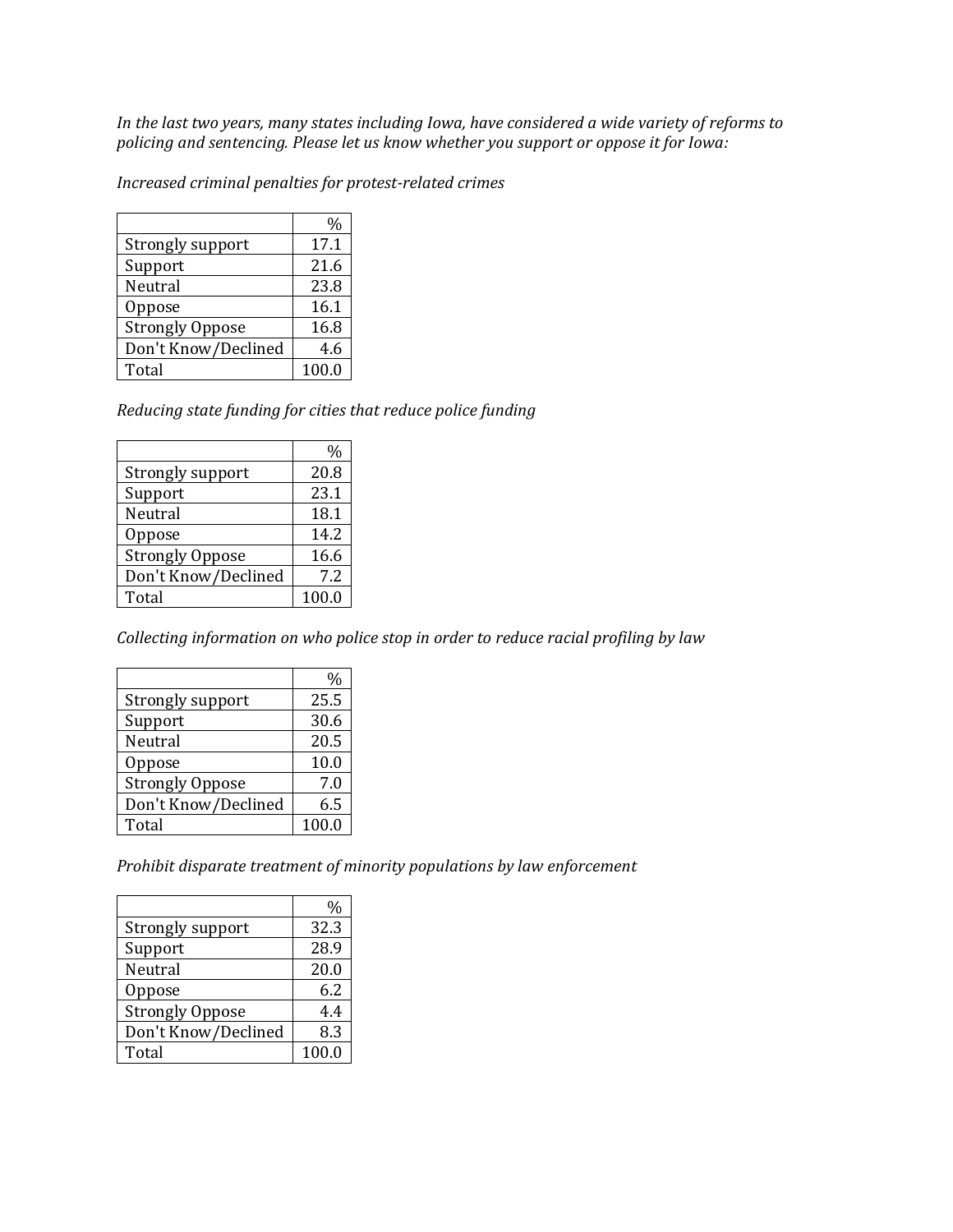*Criminal sentencing reform to reduce sentences for non-violent drug and property crimes*

|                        | %     |
|------------------------|-------|
| Strongly support       | 29.4  |
| Support                | 29.3  |
| Neutral                | 19.1  |
| Oppose                 | 10.6  |
| <b>Strongly Oppose</b> | 7.1   |
| Don't Know/Declined    | 4.4   |
| Total                  | 100.0 |

*Generally speaking, do you usually think of yourself as a Democrat, a Republican, an Independent, or what?* 

| Democrat      | 29.9  |
|---------------|-------|
| Republican    | 29.5  |
| Independent   | 33.5  |
| No preference | 5.6   |
| 0ther         | 1.6   |
| Total         | 100.0 |

*Increased criminal penalties for protest-related crimes by political ideology* 

|                        | Democrat | Republican | Independent | Total |
|------------------------|----------|------------|-------------|-------|
|                        | $\%$     | $\%$       | $\%$        | %     |
| Strongly support       | 11.3     | 23.1       | 19.0        | 17.8  |
| Support                | 19.4     | 28.6       | 18.9        | 22.1  |
| Neutral                | 19.7     | 23.9       | 27.2        | 23.7  |
| Oppose                 | 18.0     | 13.6       | 16.1        | 15.9  |
| <b>Strongly Oppose</b> | 27.3     | 7.4        | 13.5        | 16.0  |
| Don't Know/Declined    | 4.2      | 3.4        | 5.3         | 4.4   |
| Total                  | 100.0    | 100.0      | 100.0       | 100.0 |

*Reducing state funding for cities that reduce police funding by political ideology* 

|                        | Democrat | Republican | Independent | Total         |
|------------------------|----------|------------|-------------|---------------|
|                        | $\%$     | $\%$       | $\%$        | $\frac{0}{0}$ |
| Strongly support       | 12.4     | 32.8       | 20.8        | 21.9          |
| Support                | 16.3     | 33.2       | 22.2        | 23.8          |
| Neutral                | 22.2     | 12.6       | 17.1        | 17.3          |
| Oppose                 | 18.8     | 6.2        | 16.6        | 14.0          |
| <b>Strongly Oppose</b> | 21.8     | 12.0       | 15.0        | 16.2          |
| Don't Know/Declined    | 8.4      | 3.3        | 8.4         | 6.8           |
| Total                  | 100.0    | 100.0      | 100.0       |               |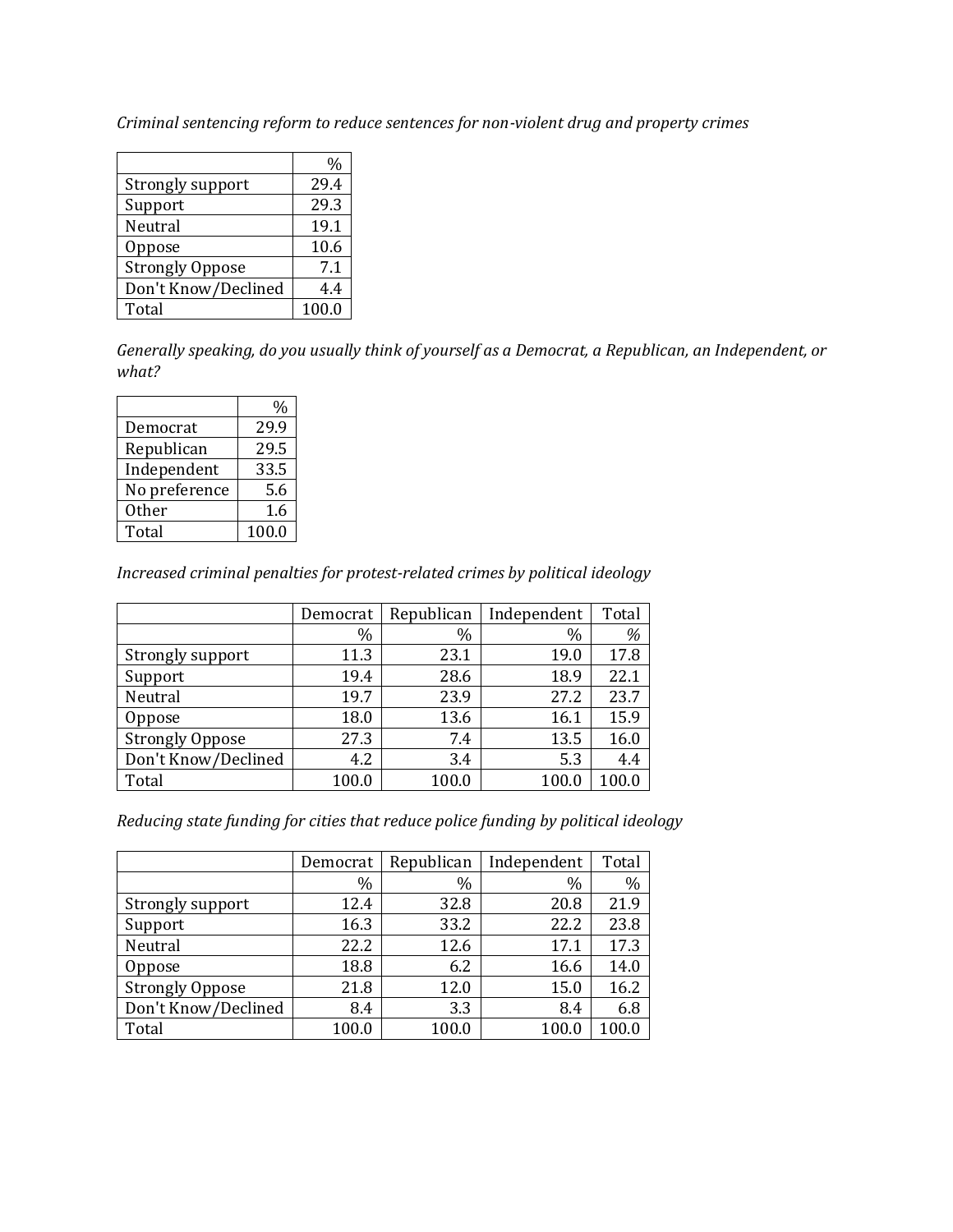*Collecting information on who police stop in order to reduce racial profiling by law enforcement by political ideology*

|                        | Democrat | Republican | Independent | Total |
|------------------------|----------|------------|-------------|-------|
|                        | $\%$     | $\%$       | $\%$        | $\%$  |
| Strongly support       | 44.0     | 12.9       | 20.0        | 25.5  |
| Support                | 28.7     | 27.6       | 34.3        | 30.4  |
| Neutral                | 16.7     | 22.1       | 21.5        | 20.2  |
| Oppose                 | 3.8      | 16.6       | 10.3        | 10.2  |
| <b>Strongly Oppose</b> | 2.7      | 14.0       | 5.2         | 7.2   |
| Don't Know/Declined    | 4.0      | 6.8        | 8.6         | 6.5   |
| Total                  | 100.0    | 100.0      | 100.0       | 100.0 |

*Prohibit disparate treatment of minority populations by law enforcement by political ideology* 

|                        | Democrat | Republican | Independent | Total         |
|------------------------|----------|------------|-------------|---------------|
|                        | $\%$     | $\%$       | $\%$        | $\frac{0}{0}$ |
| Strongly support       | 49.9     | 15.9       | 32.4        | 32.8          |
| Support                | 23.7     | 32.9       | 30.1        | 28.9          |
| Neutral                | 14.1     | 25.7       | 19.6        | 19.8          |
| Oppose                 | 5.4      | 8.4        | 4.9         | 6.2           |
| <b>Strongly Oppose</b> | 2.4      | 7.2        | 3.4         | 4.2           |
| Don't Know/Declined    | 4.6      | 9.9        | 9.6         | 8.1           |
| Total                  | 100.0    | 100.0      | 100.0       | 100.0         |

*Criminal sentencing reform to reduce sentences for non-violent drug and property crimes by political ideology*

|                        | Democrat | Republican | Independent   | Total |
|------------------------|----------|------------|---------------|-------|
|                        | %        | $\%$       | $\frac{0}{0}$ | $\%$  |
| Strongly support       | 39.8     | 20.8       | 26.4          | 29.0  |
| Support                | 30.6     | 29.7       | 30.2          | 30.1  |
| Neutral                | 18.2     | 19.7       | 18.0          | 18.6  |
| Oppose                 | 6.4      | 15.7       | 10.7          | 10.9  |
| <b>Strongly Oppose</b> | 2.0      | 11.7       | 8.0           | 7.3   |
| Don't Know/Declined    | 3.0      | 2.4        | 6.6           | 4.1   |
| Total                  | 100.0    | 100.0      | 100.0         | 100.0 |

*Do you consider the community that you live in to be urban, suburban, or rural?* 

| Urban    | 27.5  |
|----------|-------|
| Suburban | 33.7  |
| Rural    | 38.8  |
| Total    | 100.0 |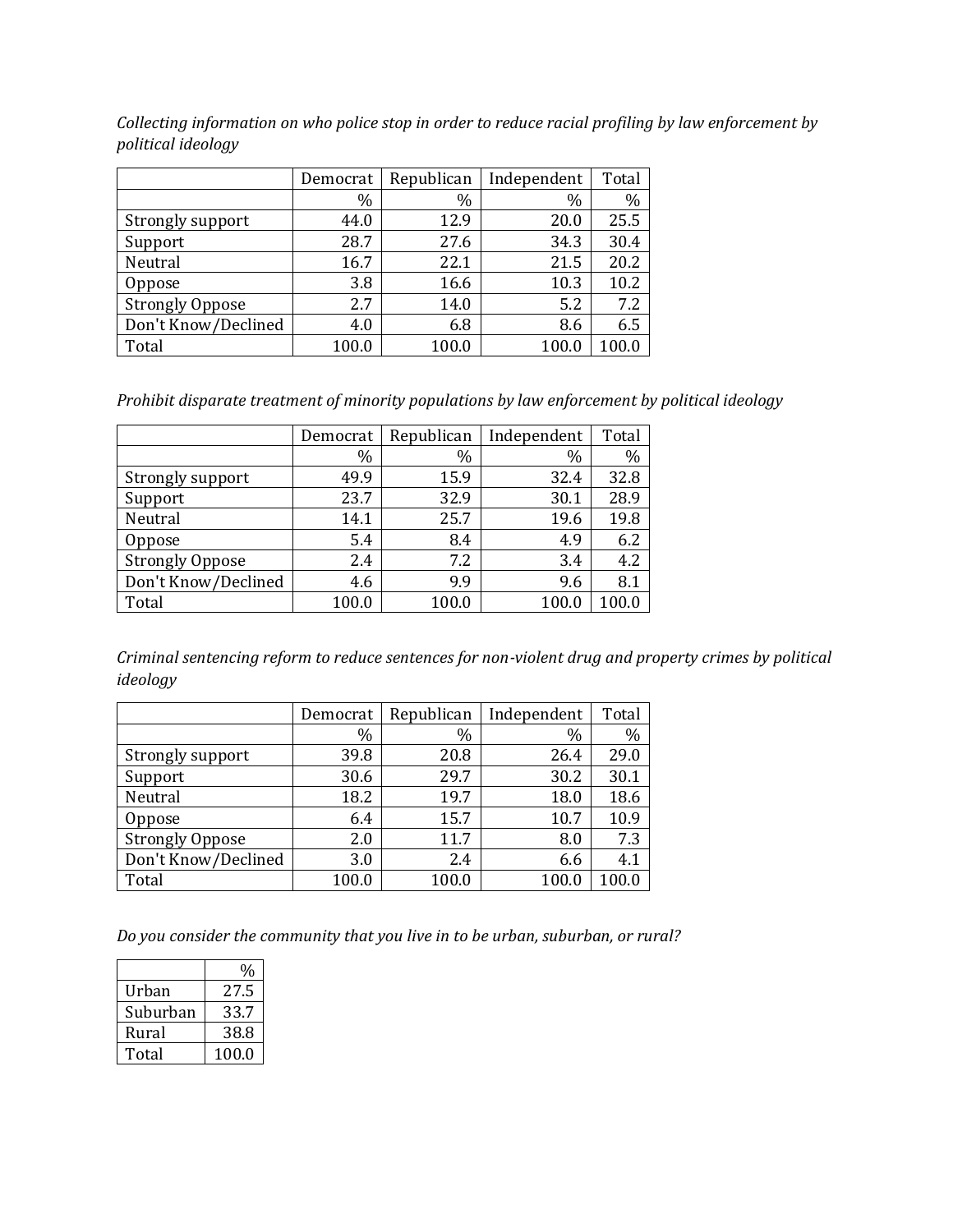|                        | Urban | Suburban | Rural | Total |
|------------------------|-------|----------|-------|-------|
|                        | $\%$  | $\%$     | $\%$  | $\%$  |
| Strongly support       | 15.0  | 19.6     | 17.1  | 17.3  |
| Support                | 18.7  | 23.6     | 21.4  | 21.4  |
| Neutral                | 22.1  | 22.7     | 25.5  | 23.7  |
| Oppose                 | 17.2  | 12.9     | 18.6  | 16.3  |
| <b>Strongly Oppose</b> | 20.6  | 16.1     | 14.8  | 16.9  |
| Don't Know/Declined    | 6.5   | 5.1      | 2.6   | 4.5   |
| Total                  | 100.0 | 100.0    | 100.0 | 100.0 |

*Increased criminal penalties for protest-related crimes by community*

*Reducing state funding for cities that reduce police funding by community*

|                        | Urban | Suburban | Rural | Total |
|------------------------|-------|----------|-------|-------|
|                        | $\%$  | $\%$     | $\%$  | $\%$  |
| Strongly support       | 16.4  | 21.9     | 23.0  | 20.8  |
| Support                | 23.9  | 20.5     | 25.1  | 23.2  |
| Neutral                | 16.8  | 18.7     | 18.1  | 17.9  |
| Oppose                 | 16.0  | 13.8     | 13.7  | 14.4  |
| <b>Strongly Oppose</b> | 16.2  | 18.7     | 15.0  | 16.6  |
| Don't Know/Declined    | 10.7  | 6.4      | 5.1   | 7.1   |
| Total                  | 100.0 | 100.0    | 100.0 | 100.0 |

*Collecting information on who police stop in order to reduce racial profiling by law enforcement by community*

|                        | Urban | Suburban | Rural | Total |
|------------------------|-------|----------|-------|-------|
|                        | $\%$  | $\%$     | $\%$  | $\%$  |
| Strongly support       | 31.2  | 27.7     | 19.1  | 25.3  |
| Support                | 31.8  | 30.0     | 30.5  | 30.7  |
| Neutral                | 16.6  | 19.8     | 23.4  | 20.3  |
| Oppose                 | 7.4   | 8.0      | 13.6  | 10.0  |
| <b>Strongly Oppose</b> | 6.4   | 6.2      | 8.4   | 7.1   |
| Don't Know/Declined    | 6.6   | 8.4      | 5.0   | 6.6   |
| Total                  | 100.0 | 100.0    | 100.0 | 100.0 |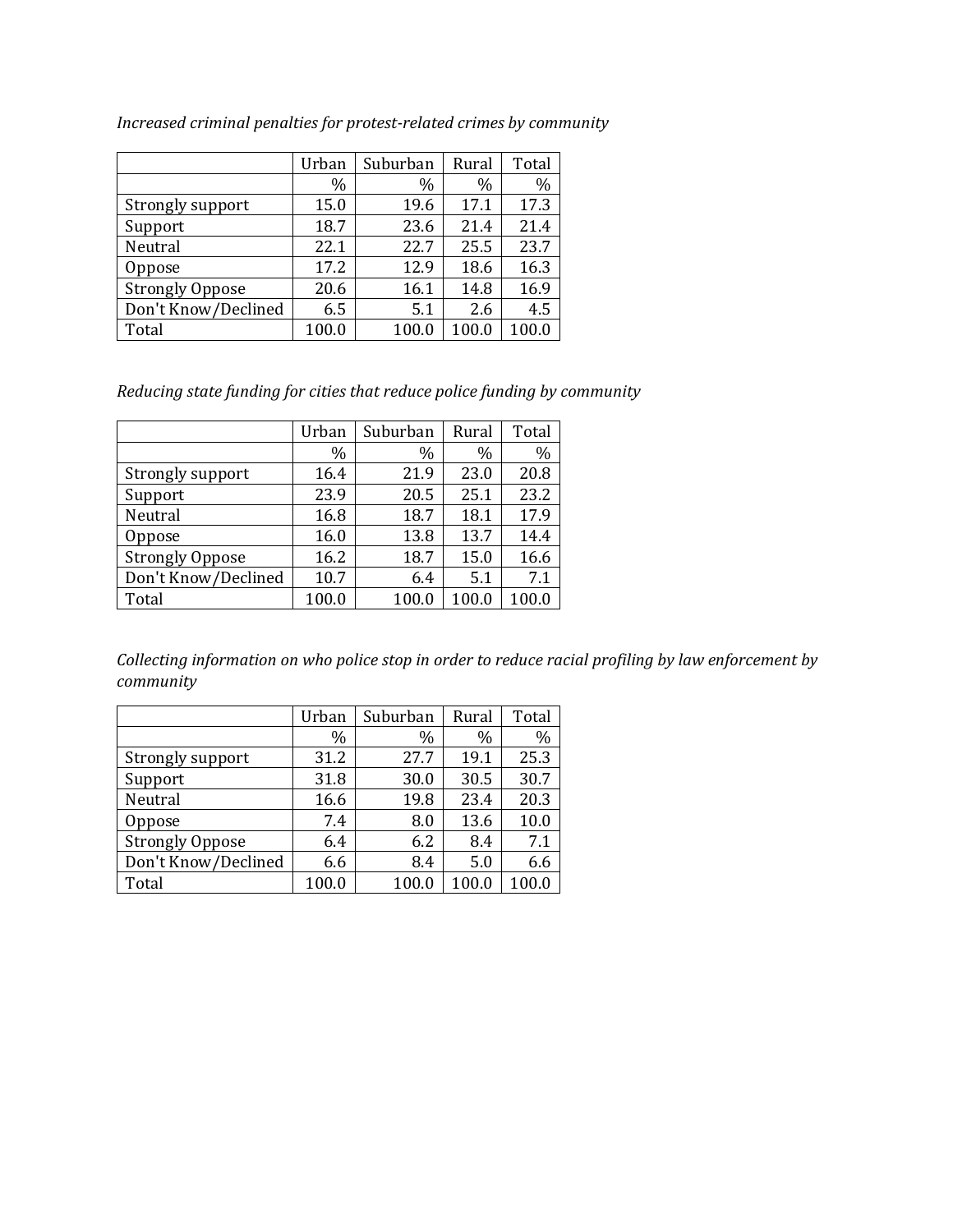|                        | Urban | Suburban | Rural | Total |
|------------------------|-------|----------|-------|-------|
|                        | $\%$  | $\%$     | $\%$  | $\%$  |
| Strongly support       | 36.0  | 34.0     | 27.5  | 32.0  |
| Support                | 27.8  | 27.4     | 31.4  | 29.1  |
| Neutral                | 15.6  | 20.5     | 22.7  | 20.0  |
| Oppose                 | 4.6   | 5.2      | 8.4   | 6.3   |
| <b>Strongly Oppose</b> | 5.6   | 4.3      | 3.5   | 4.4   |
| Don't Know/Declined    | 10.4  | 8.7      | 6.5   | 8.3   |
| Total                  | 100.0 | 100.0    | 100.0 | 100.0 |

*Prohibit disparate treatment of minority populations by law enforcement by community*

*Criminal sentencing reform to reduce sentences for non-violent drug and property crimes by community*

|                        | Urban | Suburban | Rural | Total |
|------------------------|-------|----------|-------|-------|
|                        | $\%$  | $\%$     | $\%$  | $\%$  |
| Strongly support       | 35.7  | 27.6     | 25.8  | 29.1  |
| Support                | 26.2  | 31.9     | 30.2  | 29.7  |
| Neutral                | 15.8  | 18.0     | 21.8  | 18.9  |
| Oppose                 | 8.1   | 9.5      | 13.7  | 10.7  |
| <b>Strongly Oppose</b> | 7.8   | 8.0      | 6.0   | 7.2   |
| Don't Know/Declined    | 6.5   | 5.0      | 2.5   | 4.4   |
| Total                  | 100.0 | 100.0    | 100.0 | 100.0 |

*Would you say that you follow the news about Iowa state politics…*

|                   | %     |
|-------------------|-------|
| All of the time   | 5.7   |
| Most of the time  | 23.1  |
| Some of the time  | 35.7  |
| Only now and then | 19.6  |
| Hardly ever       | 15.9  |
| Total             | 100.0 |

*Increased criminal penalties for protest-related crimes by following the news*

|                        | All of the | Most of the | Some of the | Only now and | Hardly | Total |
|------------------------|------------|-------------|-------------|--------------|--------|-------|
|                        | time       | time        | time        | then         | ever   |       |
|                        | $\%$       | $\%$        | $\%$        | %            | $\%$   | $\%$  |
| Strongly support       | 33.0       | 20.2        | 14.2        | 15.4         | 17.7   | 17.5  |
| Support                | 19.7       | 25.6        | 19.3        | 22.6         | 21.6   | 21.8  |
| Neutral                | 15.4       | 24.5        | 22.4        | 28.9         | 23.9   | 24.0  |
| Oppose                 | 18.5       | 14.7        | 20.2        | 12.5         | 11.8   | 16.0  |
| <b>Strongly Oppose</b> | 13.3       | 13.3        | 20.2        | 16.5         | 16.3   | 16.9  |
| Don't Know/            | 0.0        | 1.7         | 3.7         | 4.1          | 8.7    | 3.9   |
| Declined               |            |             |             |              |        |       |
| Total                  | 100.0      | 100.0       | 100.0       | 100.0        | 100.0  | 100.0 |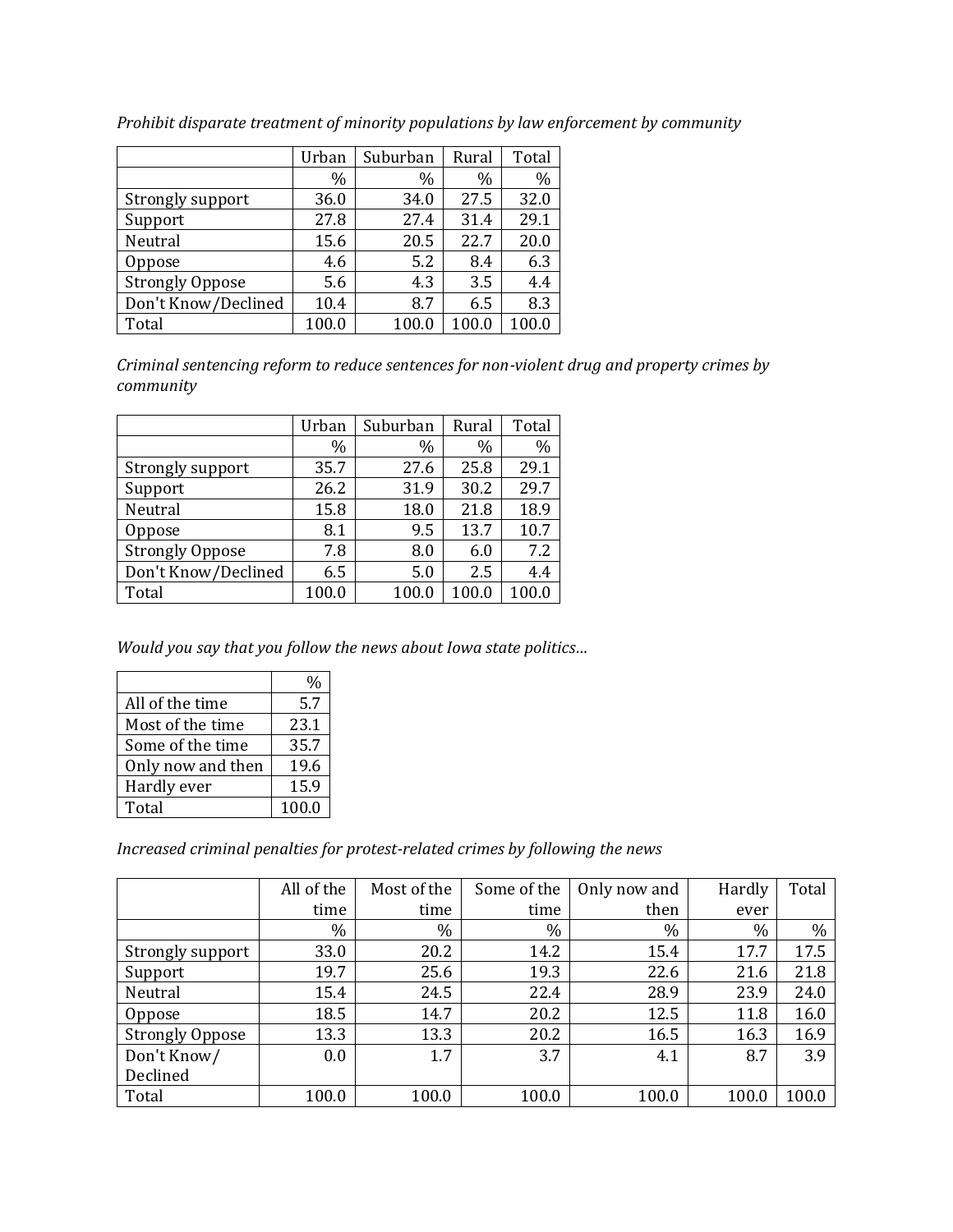|                        | All of the | Most of the | Some of the | Only now and | Hardly | Total |
|------------------------|------------|-------------|-------------|--------------|--------|-------|
|                        | time       | time        | time        | then         | ever   |       |
|                        | $\%$       | $\%$        | $\%$        | %            | $\%$   | $\%$  |
| Strongly support       | 39.3       | 19.5        | 18.3        | 20.1         | 25.2   | 21.2  |
| Support                | 23.4       | 26.5        | 25.9        | 22.2         | 15.1   | 23.5  |
| Neutral                | 9.6        | 16.0        | 15.3        | 24.3         | 23.6   | 18.2  |
| Oppose                 | 6.1        | 16.8        | 17.4        | 12.8         | 8.5    | 14.3  |
| <b>Strongly Oppose</b> | 16.7       | 16.3        | 18.6        | 11.7         | 17.7   | 16.5  |
| Don't Know/            | 5.0        | 4.9         | 4.5         | 8.9          | 9.9    | 6.3   |
| Declined               |            |             |             |              |        |       |
| Total                  | 100.0      | 100.0       | 100.0       | 100.0        | 100.0  | 100.0 |

*Reducing state funding for cities that reduce police funding by following the news*

*Collecting information on who police stop in order to reduce racial profiling by law enforcement by following the news*

|                        | All of the | Most of the | Some of the | Only now and | Hardly | Total |
|------------------------|------------|-------------|-------------|--------------|--------|-------|
|                        | time       | time        | time        | then         | ever   |       |
|                        | $\%$       | $\%$        | $\%$        | %            | $\%$   | $\%$  |
| Strongly support       | 46.7       | 25.3        | 25.3        | 25.5         | 22.3   | 26.1  |
| Support                | 18.6       | 36.3        | 31.8        | 29.0         | 27.8   | 30.9  |
| Neutral                | 12.1       | 15.1        | 24.5        | 23.4         | 19.0   | 20.5  |
| <b>Oppose</b>          | 11.1       | 11.4        | 9.7         | 10.0         | 9.4    | 10.2  |
| <b>Strongly Oppose</b> | 7.8        | 6.9         | 4.8         | 5.7          | 12.9   | 6.9   |
| Don't Know/            | 3.7        | 5.1         | 3.9         | 6.4          | 8.7    | 5.4   |
| Declined               |            |             |             |              |        |       |
| Total                  | 100.0      | 100.0       | 100.0       | 100.0        | 100.0  | 100.0 |

*Prohibit disparate treatment of minority populations by law enforcement by following the news*

|                        | All of the | Most of the | Some of the | Only now and | Hardly | Total |
|------------------------|------------|-------------|-------------|--------------|--------|-------|
|                        | time       | time        | time        | then         | ever   |       |
|                        | $\%$       | $\%$        | $\%$        | $\%$         | $\%$   | $\%$  |
| Strongly support       | 32.8       | 36.3        | 34.0        | 28.9         | 28.3   | 32.5  |
| Support                | 39.3       | 34.2        | 32.5        | 24.1         | 18.8   | 29.4  |
| Neutral                | 15.2       | 15.7        | 18.1        | 27.5         | 22.6   | 19.9  |
| Oppose                 | 6.4        | 4.0         | 6.8         | 6.6          | 8.2    | 6.3   |
| <b>Strongly Oppose</b> | 6.4        | 5.0         | 2.7         | 1.7          | 9.0    | 4.2   |
| Don't Know/            | 0.0        | 4.8         | 5.9         | 11.3         | 13.1   | 7.5   |
| Declined               |            |             |             |              |        |       |
| Total                  | 100.0      | 100.0       | 100.0       | 100.0        | 100.0  | 100.0 |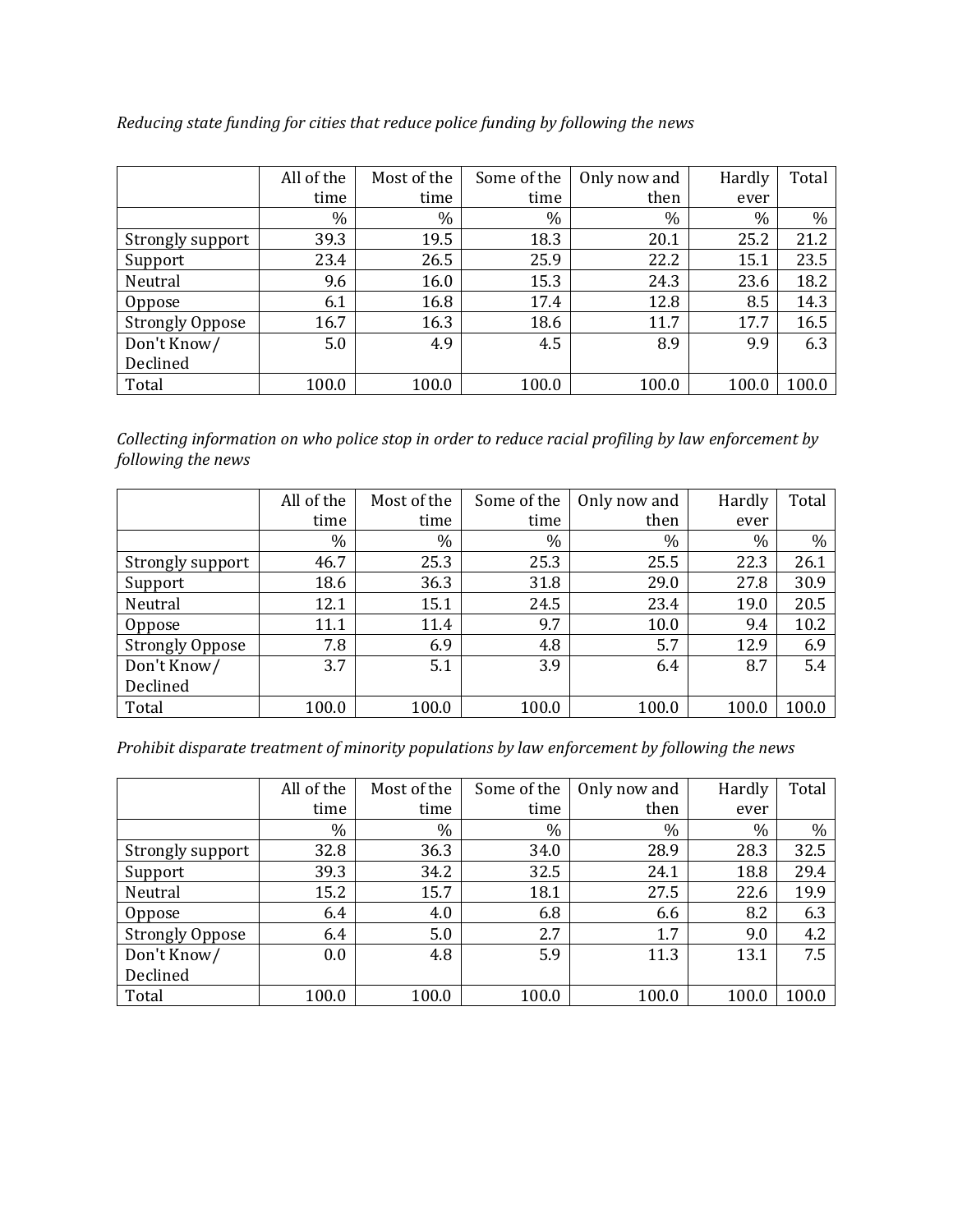*Criminal sentencing reform to reduce sentences for non-violent drug and property crimes by following the news*

|                        | All of the | Most of the | Some of the | Only now and | Hardly | Total |
|------------------------|------------|-------------|-------------|--------------|--------|-------|
|                        | time       | time        | time        | then         | ever   |       |
|                        | %          | %           | $\%$        | %            | $\%$   | $\%$  |
| Strongly support       | 40.5       | 22.9        | 31.5        | 28.8         | 31.6   | 29.5  |
| Support                | 24.2       | 34.6        | 32.0        | 26.2         | 24.4   | 29.8  |
| Neutral                | 11.0       | 15.5        | 18.2        | 23.9         | 23.5   | 19.1  |
| Oppose                 | 12.9       | 13.9        | 10.8        | 10.3         | 6.2    | 10.8  |
| <b>Strongly Oppose</b> | 11.4       | 7.9         | 5.5         | 5.7          | 8.8    | 6.9   |
| Don't Know/            | 0.0        | 5.2         | 2.0         | 5.1          | 5.5    | 3.8   |
| Declined               |            |             |             |              |        |       |
| Total                  | 100.0      | 100.0       | 100.0       | 100.0        | 100.0  | 100.0 |

*Last year, this is in 2021, what was your approximate income from all sources, before taxes?*

|                      | $\frac{0}{0}$ |
|----------------------|---------------|
| Less than \$20,000   | 18.4          |
| \$20,000 to \$40,000 | 26.2          |
| \$40,000 to \$75,000 | 27.1          |
| \$75,000 or more     | 28.2          |
| Total                | 100.0         |

## *Increased criminal penalties for protest-related crimes by income*

|                        | Less than | \$20,000 to | $$40,000$ to | \$75,000 or | Total |
|------------------------|-----------|-------------|--------------|-------------|-------|
|                        | \$20,000  | \$40,000    | \$75,000     | more        |       |
|                        | $\%$      | $\%$        | $\%$         | $\%$        | $\%$  |
| Strongly support       | 13.2      | 19.5        | 15.9         | 18.8        | 17.2  |
| Support                | 20.0      | 21.4        | 22.5         | 22.0        | 21.6  |
| Neutral                | 24.2      | 24.9        | 27.9         | 19.4        | 24.1  |
| Oppose                 | 12.8      | 15.0        | 17.7         | 16.7        | 15.8  |
| <b>Strongly Oppose</b> | 21.8      | 14.4        | 12.3         | 19.8        | 16.7  |
| Don't Know/            | 8.1       | 4.8         | 3.7          | 3.3         | 4.7   |
| Declined               |           |             |              |             |       |
| Total                  | 100.0     | 100.0       | 100.0        | 100.0       | 100.0 |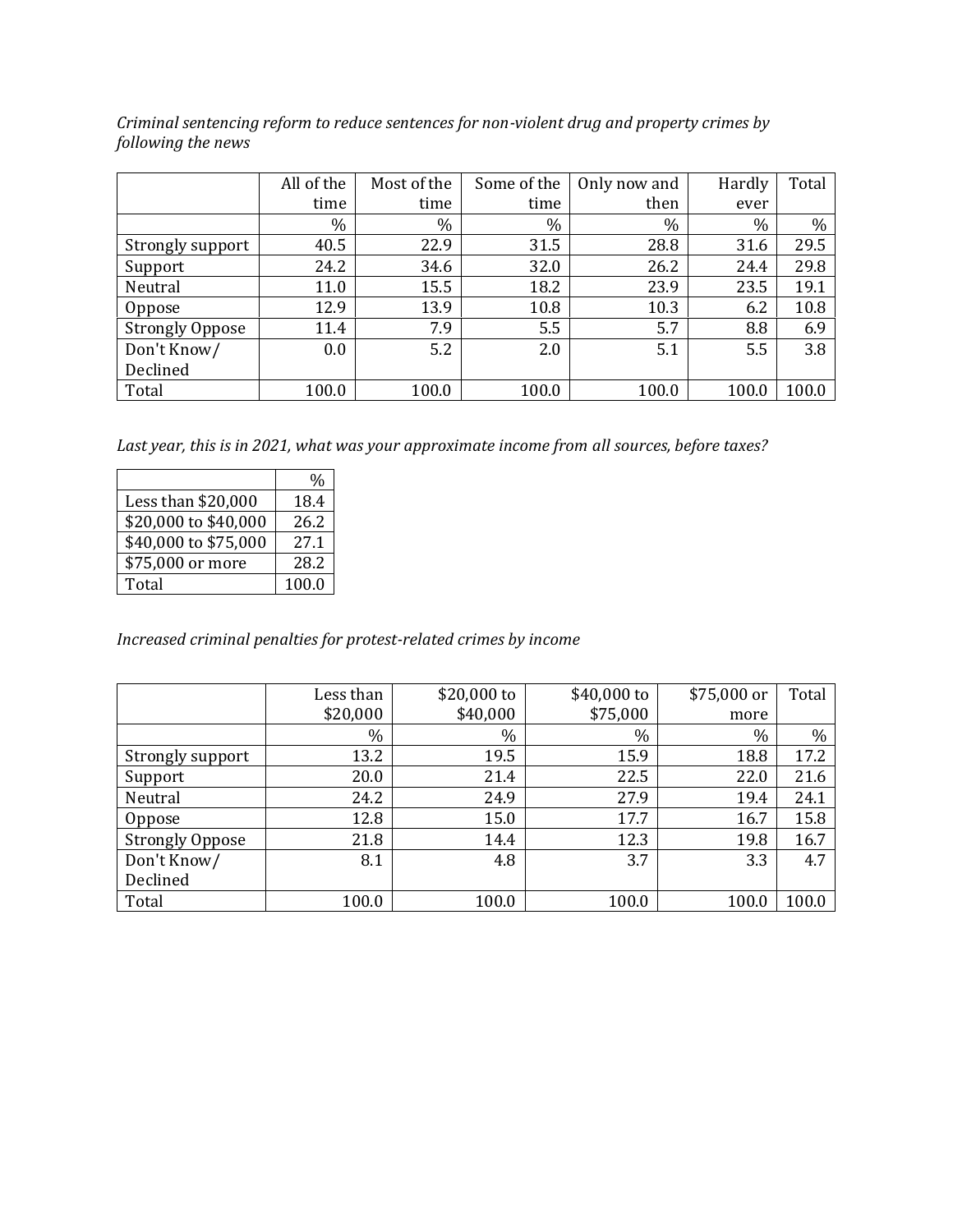|                        | Less than | \$20,000 to | \$40,000 to | \$75,000 or | Total |
|------------------------|-----------|-------------|-------------|-------------|-------|
|                        | \$20,000  | \$40,000    | \$75,000    | more        |       |
|                        | %         | $\%$        | $\%$        | $\%$        | $\%$  |
| Strongly support       | 18.2      | 20.9        | 21.8        | 21.9        | 20.9  |
| Support                | 18.0      | 21.4        | 24.6        | 26.4        | 23.1  |
| Neutral                | 19.3      | 18.8        | 17.2        | 17.1        | 18.0  |
| Oppose                 | 14.1      | 13.7        | 15.0        | 14.7        | 14.4  |
| <b>Strongly Oppose</b> | 18.0      | 18.6        | 15.2        | 15.6        | 16.8  |
| Don't Know/            | 12.3      | 6.5         | 6.1         | 4.3         | 6.8   |
| Declined               |           |             |             |             |       |
| Total                  | 100.0     | 100.0       | 100.0       | 100.0       | 100.0 |

*Collecting information on who police stop in order to reduce racial profiling by law enforcement by income*

| Stop Data              | Less than | \$20,000 to | \$40,000 to | \$75,000 or | Total |
|------------------------|-----------|-------------|-------------|-------------|-------|
|                        | \$20,000  | \$40,000    | \$75,000    | more        |       |
|                        | $\%$      | $\%$        | $\%$        | $\%$        | $\%$  |
| Strongly support       | 28.9      | 28.5        | 22.0        | 25.1        | 25.8  |
| Support                | 22.1      | 28.4        | 31.9        | 37.5        | 30.8  |
| Neutral                | 23.9      | 18.2        | 23.4        | 17.4        | 20.5  |
| Oppose                 | 9.1       | 10.7        | 10.2        | 8.7         | 9.7   |
| <b>Strongly Oppose</b> | 6.7       | 6.8         | 5.2         | 8.3         | 6.8   |
| Don't Know/            | 9.3       | 7.4         | 7.3         | 2.9         | 6.4   |
| Declined               |           |             |             |             |       |
| Total                  | 100.0     | 100.0       | 100.0       | 100.0       | 100.0 |

*Prohibit disparate treatment of minority populations by law enforcement by income* 

|                        | Less than | \$20,000 to | \$40,000 to | \$75,000 or | Total |
|------------------------|-----------|-------------|-------------|-------------|-------|
|                        | \$20,000  | \$40,000    | \$75,000    | more        |       |
|                        | $\%$      | $\%$        | $\%$        | $\%$        | $\%$  |
| Strongly support       | 39.7      | 28.3        | 31.4        | 33.2        | 32.6  |
| Support                | 19.2      | 31.3        | 29.1        | 31.3        | 28.5  |
| Neutral                | 19.6      | 21.3        | 22.3        | 18.3        | 20.4  |
| Oppose                 | 4.7       | 7.5         | 7.1         | 5.3         | 6.2   |
| <b>Strongly Oppose</b> | 4.7       | 2.6         | 4.2         | 5.1         | 4.1   |
| Don't Know/            | 12.0      | 8.9         | 6.0         | 6.8         | 8.1   |
| Declined               |           |             |             |             |       |
| Total                  | 100.0     | 100.0       | 100.0       | 100.0       | 100.0 |